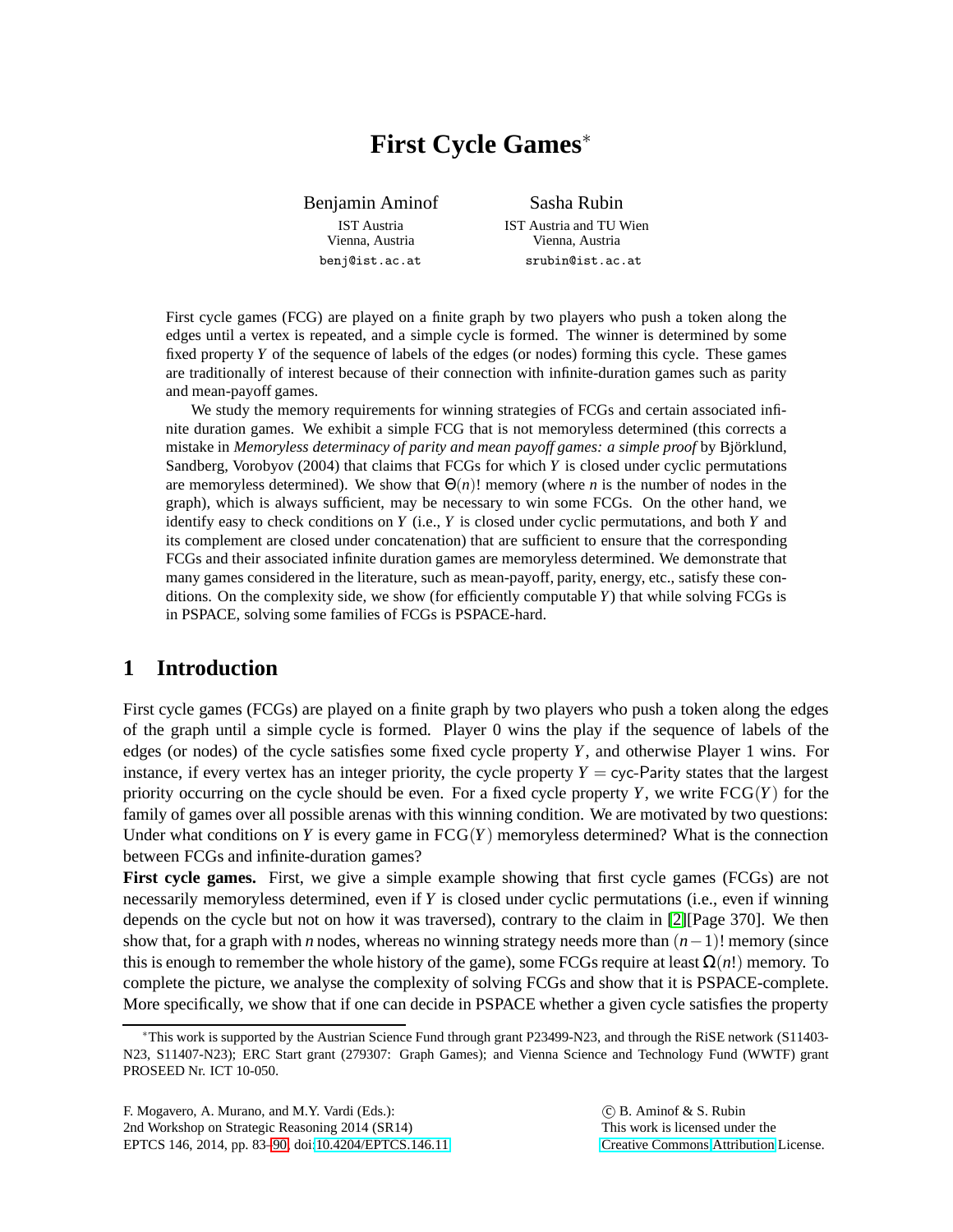*Y*, then solving the games in  $FCG(Y)$  is in PSPACE; and that even for a trivially computable cycle property *Y* (namely, that the cycle ends with the label 0), solving the games in  $FCG(Y)$  is PSPACE-hard. **First Cycle Games and Infinite-Duration Games.** The main object used to connect FCGs and infiniteduration games (such as parity games) is the *cycles-decomposition* of a path. Informally, a path is decomposed by pushing the edges of the path onto a stack; as soon as a cycle is detected in the stack it is popped and output, and the algorithm continues. We then say that a winning condition *W* (such as the parity or energy winning condition) is *Y-greedy on*  $\mathscr A$  if in the game on arena  $\mathscr A$  and winning condition *W*, Player 0 is guaranteed to win if he ensures that every cycle in the cycles-decomposition of the play satisfies *Y*, and Player 1 is guaranteed to win if she ensures that every cycle in the cycles-decomposition does not satisfy *Y*. We prove a *Transfer Theorem:* if *W* is *Y*-greedy on  $\mathscr{A}$ , then the winning regions in the following two games on arena  $\mathscr A$  coincide, and memoryless winning strategies transfer between them: the infinite duration game with winning condition *W*, and the FCG with winning condition *Y*.

To illustrate the usefulness of the concept of being *Y*-greedy, we instantiate the definition to wellstudied infinite-duration games: i) the parity winning condition (the largest priority occurring infinitely often is even) is *Y*-greedy on every arena  $\mathscr A$  where *Y* = cyc-Parity, ii) the mean-payoff condition (the mean payoff is at least v) is cyc-MeanPayoff<sub>v</sub>-greedy on every arena  $\mathscr A$  (where cyc-MeanPayoff<sub>v</sub> = average payoff is at least  $v$ ), and iii) for every arena  $\mathscr A$  with vertex set V, and largest weight W, the energy condition stating that the energy level is always non-negative starting with initial credit *W*(|*V*|−1) is cyc-Energy-greedy on  $\mathscr A$  (where cyc-Energy = the energy level is non-negative).

In order to prove memoryless determinacy of certain FCGs (and related infinite-duration games) we generalise techniques used to prove that mean-payoff games are memoryless determined (Ehrenfeucht and Mycielski [\[4\]](#page-7-2)). Given a cycle property *Y*, we first consider the infinite duration games ACG(*Y*) (all cycles), and  $SCG(Y)$  (suffix all-cycles). A game in the family  $ACG(Y)$  requires Player 0 to ensure that every cycle in the cycles-decomposition of the play (starting from the beginning) satisfies *Y*. A game in the family SCG(*Y*) requires Player 0 to ensure that every cycle in the cycles-decomposition of *some suffix* of the play satisfies *Y*. As was done in [\[4\]](#page-7-2), reasoning about infinite and finite duration games is intertwined – in our case, we simultaneously reason about games in  $FCG(Y)$  and  $SCG(Y)$ . We define a property of arenas, which we call *Y -unambiguous*, and prove a *Memoryless Determinacy Theorem*: a game from  $FGG(Y)$  whose arena  $\mathscr A$  is *Y*-unambiguous is memoryless determined. Combining this with the Transfer Theorem above, we also get that if  $\mathscr A$  is *Y*-unambiguous, then any game with a winning condition *W* that is *Y*-greedy on  $\mathscr A$ , is memoryless determined<sup>[1](#page-1-0)</sup>.

Although checking if an arena is *Y*-unambiguous may not be hard, it has two disadvantages: it involves reasoning about infinite paths and it involves reasoning about the arena whereas, in many cases, memoryless determinacy is guaranteed by the cycle property *Y* regardless of the arena (this is the case for example with  $Y = \text{cyc-Parity}$ . Therefore, we also provide easy to check 'finitary' sufficient conditions on *Y* (namely that *Y* is closed under cyclic permutations, and both *Y* and its complement are closed under concatenation) that ensure *Y*-unambiguity of every arena, and thus memoryless determinacy for all games in  $FCG(Y)$ . We demonstrate the usefulness of these conditions by observing that typical cycle properties are easily seen to satisfy them, e.g., cyc-Parity, cyc-MeanPayoff $_{\rm v}$ , cyc-Energy.

We conclude by noting that, in particular, if *Y* is closed under cyclic permutations, and both *Y* and its complement are closed under concatenation, then games with winning condition *W* are memoryless determined on every arena  $\mathscr A$  for which *W* is *Y*-greedy on  $\mathscr A$ . As noted above, for many winning

<span id="page-1-0"></span><sup>&</sup>lt;sup>1</sup>Taking *Y* to be cyc-GoodForEnergy (defined to be that either the energy level is positive, or it is zero and the largest priority occurring is even) and noting that for every arena  $\mathscr A$  we have: i)  $\mathscr A$  is *Y*-unambiguous and, ii) the game in ACG(*Y*) over  $\mathscr A$  is *Y*-greedy on  $\mathscr A$ ; we obtain a proof of [\[3\]](#page-7-3)[Lemma 4] that no longer relies on the incorrect result from [\[2\]](#page-7-1).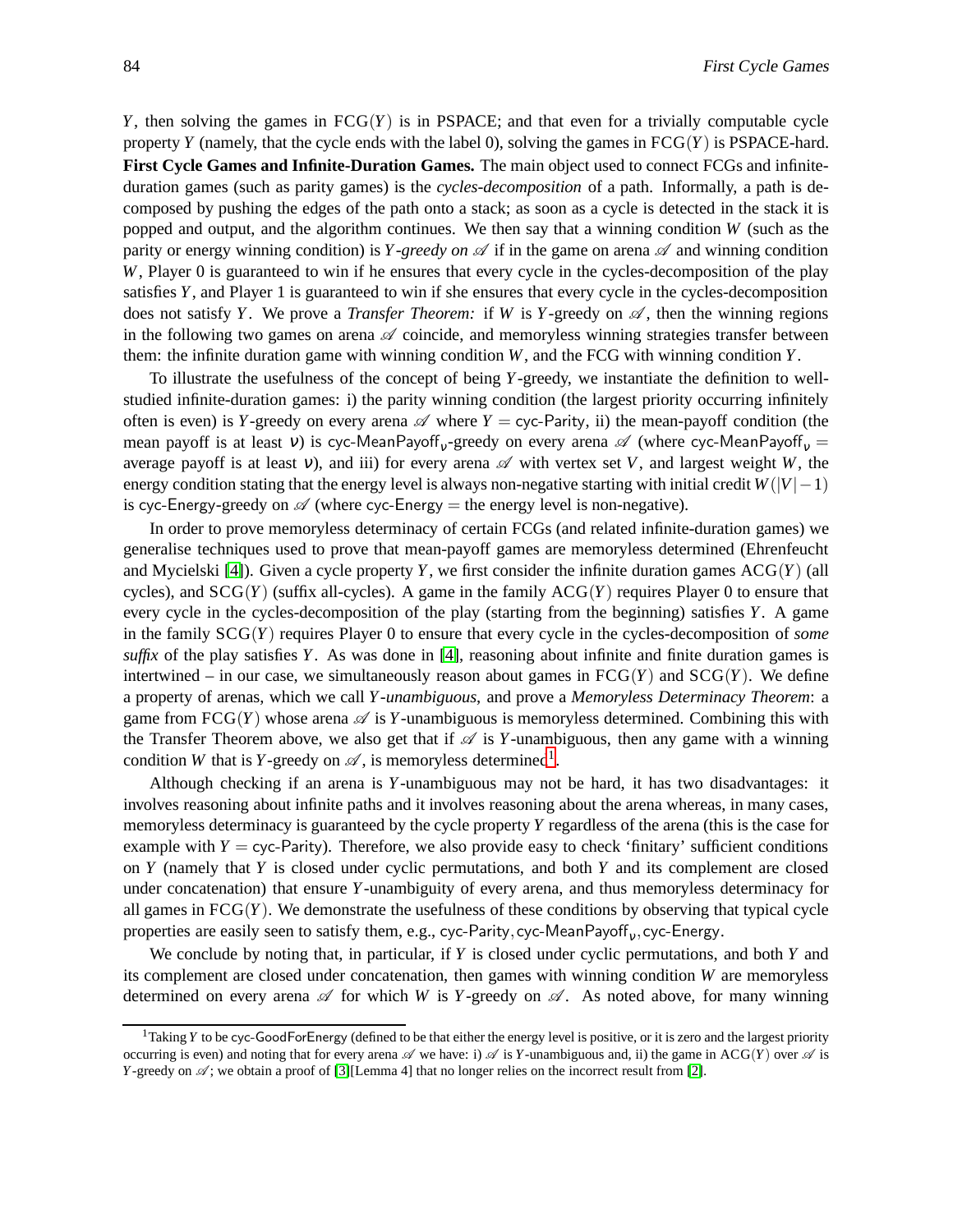conditions *W* (such as mean-payoff, parity, and energy winning conditions) it is easy to find a cycle property *Y* satisfying the mentioned closure conditions, and for which *W* is *Y*-greedy on the arena of interest. This provides an easy way to deduce memoryless determinacy of these classic games.

**Related work.** As just discussed, this work extends [\[4\]](#page-7-2), finds a counter-example to a claim in [\[2\]](#page-7-1), and supplies a proof of a lemma in [\[3\]](#page-7-3). Conditions that ensure (or characterise) which games have memoryless strategies appear for example in [\[1,](#page-7-4) [5,](#page-7-5) [6\]](#page-7-6). However, all of these deal with infinite duration games and do not exploit the connection to finite duration games.

Due to space limitations, proofs appear in the full version of the article.

## **2 Definitions**

In this paper all games are two-player turn-based games of perfect information played on finite graphs. The players are called Player 0 and Player 1.

**Arena** An *arena* is a labeled directed graph  $\mathscr{A} = (V_0, V_1, E, \mathbb{U}, \lambda)$  where

- 1. *V*<sup>0</sup> and *V*<sup>1</sup> are disjoint sets of vertices of Player 0 and Player 1, respectively; the set of vertices of the arena  $V := V_0 \cup V_1$  is non-empty.
- 2.  $E \subseteq V \times V$  is a set of edges with no dead-ends (i.e., for every  $v \in V$  there is some edge  $(v, w) \in E$ );
- 3. U is a set of possible labels.
- 4.  $\lambda : E \to \mathbb{U}$  is a *labeling* function, used by the winning condition.

Typical choices for  $\mathbb U$  are  $\mathbb R$  and  $\mathbb N$ . Games in which vertices are labeled instead of edges can be modeled by ensuring  $\lambda(v, w) = \lambda(v, w')$  for all  $v, w, w' \in V$ . Similarly, games in which vertices are labeled by elements of U' and edges are labeled by elements of U" can be modeled by labeling edges by elements of  $\mathbb{U}' \times \mathbb{U}''$ . As usual, if  $u = e_1 e_2 \cdots$  is a (finite or infinite) sequence of edges in the arena, we write  $\lambda(u)$ for the string of labels  $\lambda(e_1)\lambda(e_2)\cdots$ .

**Plays and strategies** A *play*  $\pi = \pi_0, \pi_1, \ldots$  in an arena is an infinite<sup>[2](#page-2-0)</sup> sequence over *V* such that  $(\pi_j, \pi_{j+1}) \in$ *E* for all  $j \in \mathbb{N}$ . The node  $\pi_0$  is called the *starting* node of the play. We denote the set of all plays in the arena  $\mathscr A$  by  $plays(\mathscr A)$ . A *strategy* for Player *i* is a function  $S: V^*V_i \to V$  such that if  $u \in V^*$  and  $v \in V_i$ then  $(v, S(uv)) \in E$ . A strategy S for Player *i* is *memoryless* if  $S(uv) = S(u'v)$  for all  $u, u' \in V^*$ ,  $v \in V_i$ . A play  $\pi$  is *consistent* with *S*, where *S* is a strategy for Player *i*, if for every  $j \in \mathbb{N}$  such that  $\pi_j \in V_i$ , it is the case that  $\pi_{i+1} = S(\pi_0 \cdots \pi_i)$ . A strategy *S* for Player *i* is *generated by a Moore machine* if there exists a finite set *M* of *memory states*, an *initial state*  $m_I \in M$ , a *memory update* function  $\delta : V \times M \to M$ , and a *next-move function*  $\rho: V \times M \rightarrow V$  such that if  $u = u_0u_1 \cdots u_l$  is a prefix of a play with  $u_l \in V_i$ then  $S(u) = \rho(u_l, m_l)$  where  $m_l$  is defined inductively by  $m_0 = m_l$  and  $m_{i+1} = \delta(u_i, m_i)$ . A strategy S is *finite-memory* if it is generated by some Moore machine. A strategy *S uses memory at most k* if it is generated by some Moore machine with  $|M| \leq k$ . A strategy *S* uses memory at least k if every Moore machine generating *S* has  $|M| \ge k$ .

**Games, Winning Conditions, and Memoryless Determinacy** A *game* is a pair  $(\mathscr{A}, O)$  where  $\mathscr{A} =$  $(V_0, V_1, E, \mathbb{U}, \lambda)$  is an arena and  $O \subseteq plays(\mathscr{A})$  is an *objective* (usually induced by the labeling). If either *V*<sub>0</sub> or *V*<sub>1</sub> is empty, then the game  $(A, O)$  is called a *solitaire game*. A play  $\pi$  in a game  $(A, O)$  is *won by Player* 0 if  $\pi \in O$ , and *won by Player* 1 otherwise. A strategy *S* for Player *i* is *winning starting from a node*  $v \in V$  if every play  $\pi$  that starts from  $v$  and is consistent with *S* is won by Player *i*.

<span id="page-2-0"></span> ${}^{2}$ For simplicity, we consider plays of both finite and infinite duration games to be infinite. However, in a finite duration game (and thus in any FCG) the winner is determined by a finite prefix of the play, and the moves after this prefix are immaterial.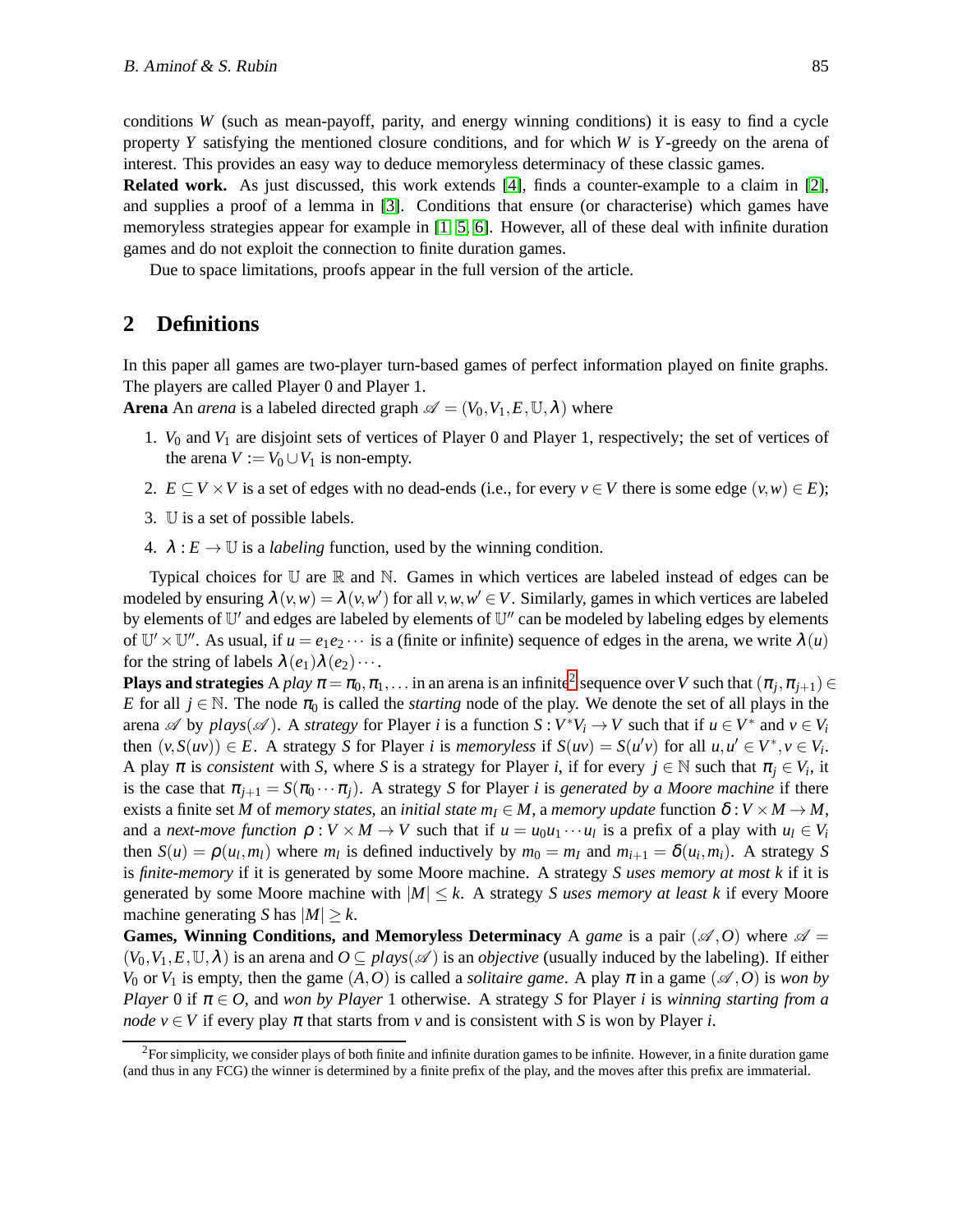A *winning condition* is a set  $W \subseteq \mathbb{U}^{\omega}$ . If W is a winning condition and  $\mathscr A$  is an arena, the objective  $O_W(\mathscr{A})$  induced by *W* is defined as follows:  $O_W(\mathscr{A}) = \{v_0v_1v_2\cdots\in \text{plays}(\mathscr{A}) \mid \lambda(v_0,v_1)\lambda(v_1,v_2)\cdots\in \text{phys}(\mathscr{A})\}$ *W*}. Here are some standard winning conditions:

- The *parity condition* PARITY consists of those infinite sequences  $c_1c_2\cdots \in \mathbb{N}^{\omega}$  such that the largest label occurring infinitely often is even.
- For  $v \in \mathbb{R}$ , the *v*-mean-payoff condition consists of those infinite sequences  $c_1c_2 \cdots \in \mathbb{R}$  such that  $\limsup_{k \to \infty} \frac{1}{k} \sum_{i=1}^{k} c_i$  is at least  $v$ .
- The *energy condition* for a given *initial credit*  $r \in \mathbb{N}$ , written ENERGY(*r*), consists of those infinite sequences  $c_1c_2 \cdots \in \mathbb{Z}^{\omega}$  such that  $r + c_1 + \cdots + c_k \geq 0$  for all  $k \geq 1$ .
- The *energy-parity condition* ENERGY-PARITY(*r*) is defined as consisting of  $(c_1, d_1)(c_2, d_2) \cdots \in$  $\mathbb{N} \times \mathbb{Z}$  such that  $c_1 c_2 \cdots$  is in PARITY and  $d_1 d_2 \cdots$  is in ENERGY(*r*).

The *(memoryless) winning region* of Player *i* is the set of vertices  $v \in V$  such that Player *i* has a (memoryless) winning strategy starting from *v*. A game is *pointwise memoryless for Player i* if the memoryless winning region for Player *i* coincides with the winning region for Player *i*. A game is *uniform memoryless for Player i* if there is a memoryless strategy for Player *i* that is winning starting from every vertex in that player's winning region.

A game is *determined* if the winning regions partition *V*. A game is *pointwise memoryless determined* if it is determined and it is pointwise memoryless for both players. A game is *uniform memoryless determined* if it is determined and uniform memoryless for both players.

**Cycles-decomposition** A *cycle* in an arena  $\mathscr A$  is a sequence of edges  $(v_1, v_2)(v_2, v_3)\cdots(v_{k-1}, v_k)(v_k, v_1)$ .

Define an algorithm that processes a play  $\pi \in \text{plays}(\mathscr{A})$  and outputs a sequence of cycles: at step 0 start with empty stack; at step *j* push the edge  $(\pi_j, \pi_{j+1})$ , and if for some *k*, the top *k* edges on the stack form a cycle, this cycle is popped and output, and the algorithm continues to step  $j + 1$ . The sequence of cycles output by this algorithm is called the *cycles-decomposition of*  $\pi$ , and is denoted by *cycles*( $\pi$ ). The *first cycle of*  $\pi$  is the first cycle in *cycles*( $\pi$ ). For example, if  $\pi = \nu \nu x \nu \nu s(xyz)^{\omega}$ , then  $cycles(\pi) = (w,x)(x,w), (v,w)(w,v), (x,y)(y,z)(z,x), (x,y)(y,z)(z,x), \ldots$ , and the first cycle of  $\pi$  is  $(w, x)(x, w)$ . Note that *cycles*( $\pi$ ) is such that at most  $|V| - 1$  edges of  $\pi$  do not appear in it (i.e, they are pushed but never popped – like the edge  $(v, s)$  in the example above). As we show in the full version, this allows one to reason, for instance, about the initial credit problem for energy games (cf. [\[3\]](#page-7-3)).

**Cycle properties** A *cycle property* is a set  $Y \subseteq \mathbb{U}^*$ , used later on to define winning conditions for games. Here are some cycle properties that we refer to in the rest of the article:

- 1. Let cyc-EvenLen be those sequences  $c_1c_2 \cdots c_k \in \mathbb{U}^*$  such that *k* is even.
- 2. Let cyc-Parity be those sequences  $c_1 \cdots c_k \in \mathbb{N}^*$  such that  $\max_{1 \le i \le k} c_i$  is even.
- 3. Let cyc-Energy be those sequences  $c_1 \cdots c_k \in \mathbb{Z}^*$  such that  $\sum_{i=1}^k c_i \geq 0$ .
- 4. Let cyc-GoodForEnergy be those sequences  $(c_1, d_1) \cdots (c_k, d_k) \in (\mathbb{N} \times \mathbb{Z})^*$  such that either  $\sum_{i=1}^k d_i >$ 0, or both  $\sum_{i=1}^{k} d_i = 0$  and  $c_1 \cdots c_k \in$  cyc-Parity.
- 5. Let cyc-MeanPayoff<sub>v</sub> be those sequences  $c_1 \cdots c_k \in \mathbb{R}^*$  such that  $\frac{1}{k} \sum_{i=1}^k c_i \leq v$ , for some  $v \in \mathbb{R}$ .
- 6. Let cyc-MaxFirst be those sequences  $c_1 \cdots c_k \in \mathbb{N}^*$  such that  $c_1 \geq c_i$  for all  $1 \leq i \leq k$ .
- 7. Let cyc-EndsZero be those sequences  $c_1 \cdots c_k \in \mathbb{N}^*$  such that  $c_k = 0$ .

If  $Y \subseteq \mathbb{U}^*$  is a cycle property, write  $\neg Y$  for the cycle property  $\mathbb{U}^* \setminus Y$ . We isolate two important classes of cycle properties (the first is inspired by [\[2\]](#page-7-1)):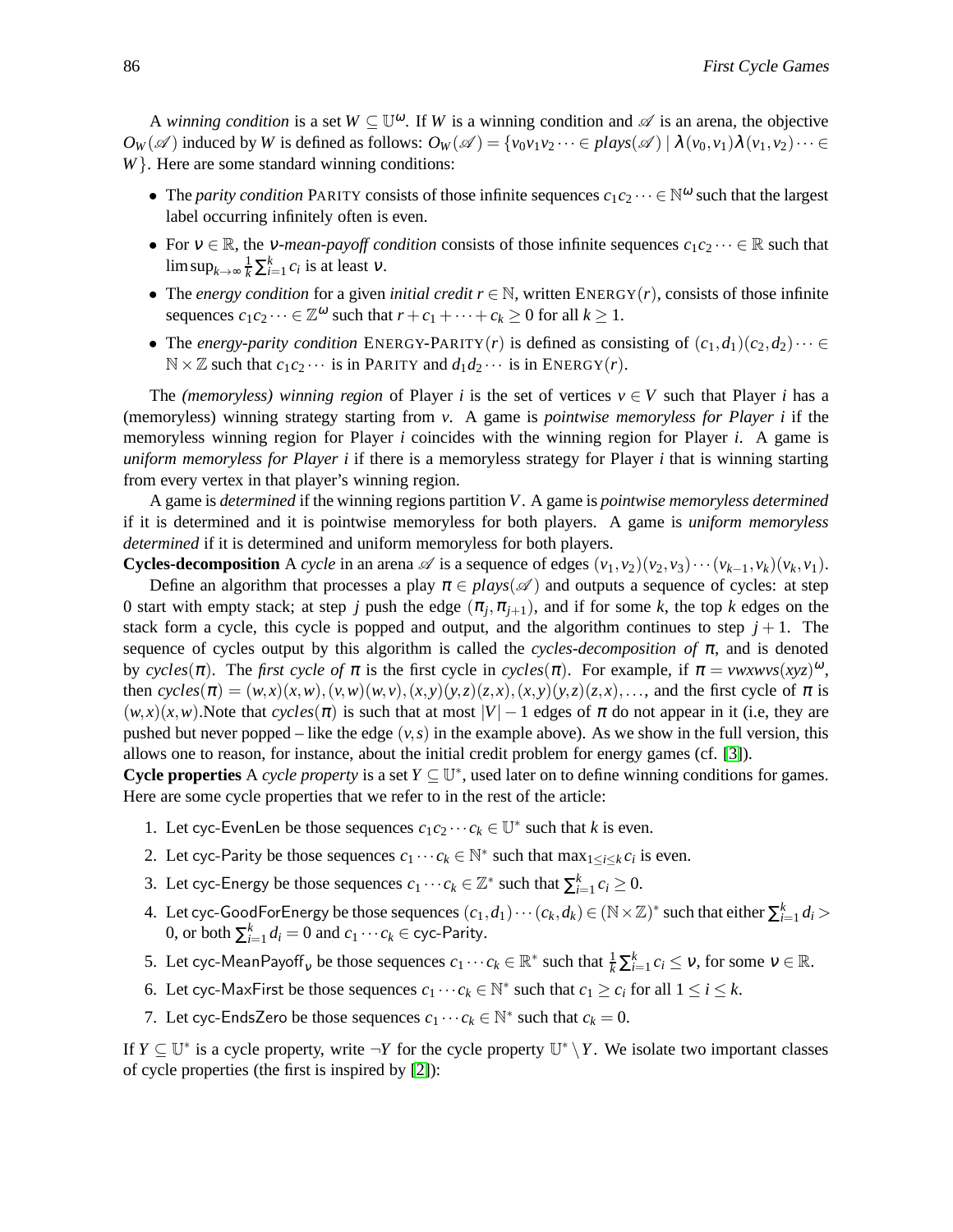- 1. Say that *Y* is *closed under cyclic permutations* if  $ab \in Y$  implies  $ba \in Y$ , for all  $a \in \mathbb{U}, b \in \mathbb{U}^*$ .
- 2. Say that *Y* is *closed under concatenation* if  $a \in Y$  and  $b \in Y$  imply that  $ab \in Y$ , for all  $a, b \in \mathbb{U}^*$ .

Note that the cycle properties 1-5 above are closed under cyclic permutations and concatenation; and that ¬cyc-EvenLen is closed under cyclic permutations but not under concatenation.

**First Cycle Games (FCGs)** Given a cycle property  $Y \subseteq \mathbb{U}^*$ , and an arena  $\mathscr{A} = (V_0, V_1, E, \mathbb{U}, \lambda)$ , let the objective  $O_{\text{FCG}(Y)}(\mathscr{A}) \subseteq \text{plays}(\mathscr{A})$  be such that  $\pi \in O_{\text{FCG}(Y)}(\mathscr{A})$  iff  $\lambda(u) \in Y$  where *u* is the *first cycle* in the cycles-decomposition of  $\pi$ . The family  $FCG(Y)$  of *first cycle games of Y* consists of all games of the form  $(A, O_{FCG(Y)}(\mathscr{A}))$  where  $\mathscr A$  is an arena with labels in U. For instance, FCG(cyc-Parity) consists of those games such that Player 0 wins iff the largest label occurring on the first cycle is even.<sup>[3](#page-4-0)</sup>

## **3 Finite Duration Cycle Games (on being first)**

In this section we analyse the memory required for winning strategies in first cycle games, and the complexity of solving these games. We begin by correcting a mistake in [\[2\]](#page-7-1).

**Proposition 1.** *There exists a cycle property Y closed under cyclic permutations and a game in* FCG(*Y*) *that is not pointwise memoryless determined.*

To see this, consider a game where Player 1 chooses from  $\{a, b\}$  and Player 0 must match the choice. This clearly requires Player 0 to have memory. The claim follows by simply encoding this game as a FCG. For example, let the cycle-property *Y* be cyc-EvenLen, let the vertex set be  $\{v_1, v_2, v_3, v_4\}$ , let  $V_0 = \{v_1\}$ , and let the edges be  $\{(v_1, v_2), (v_2, v_1), (v_1, v_3), (v_3, v_2), (v_2, v_4), (v_4, v_1)\}.$ 

<span id="page-4-1"></span>We now consider the difference between pointwise and uniform memoryless determinacy of FCGs.

**Theorem 1.** *1. Solitaire FCGs are pointwise memoryless determined.*

- <span id="page-4-2"></span>*2. There is a solitaire FCG that is not uniform memoryless determined.*
- *3. If cycle property Y is closed under cyclic permutations, and a game from* FCG(*Y*) *is pointwise memoryless for Player i, then that game is uniform memoryless for Player i.*

**Proposition 2.** *1. For a FCG on an arena with n vertices, if Player i wins from v, then every winning strategy for Player i starting from v uses memory at most*  $(n-1)!$ .

*2. For every n there exists a FCG on an arena with* 3*n*+ 1 *vertices, and a vertex v, such that every winning strategy for Player* 0 *starting from v uses memory at least n*!*.*

The first item is immediate since  $(n-1)!$  is enough to remember the whole history of the game up to the point a cycle is formed. The proof of the second item is by showing a game where Player 1 can "weave" any possible permutation of *n* nodes, whereas in order to win Player 0 must remember this permutation. The construction is in the full version of the paper.

Finally, we analyse the complexity of solving FCGs with efficiently computable cycle properties.

- **Theorem 2.** *1. If Y is a cycle property for which solving membership is in PSPACE, then the problem of solving games in* FCG(*Y*) *is in PSPACE.*
	- *2. The problem of solving games in* FCG(cyc-EndsZero) *is PSPACE-complete.*

<span id="page-4-0"></span><sup>&</sup>lt;sup>3</sup>Formally, then, first cycle games are of infinite duration, although the winner is determined after the first cycle appears on the play.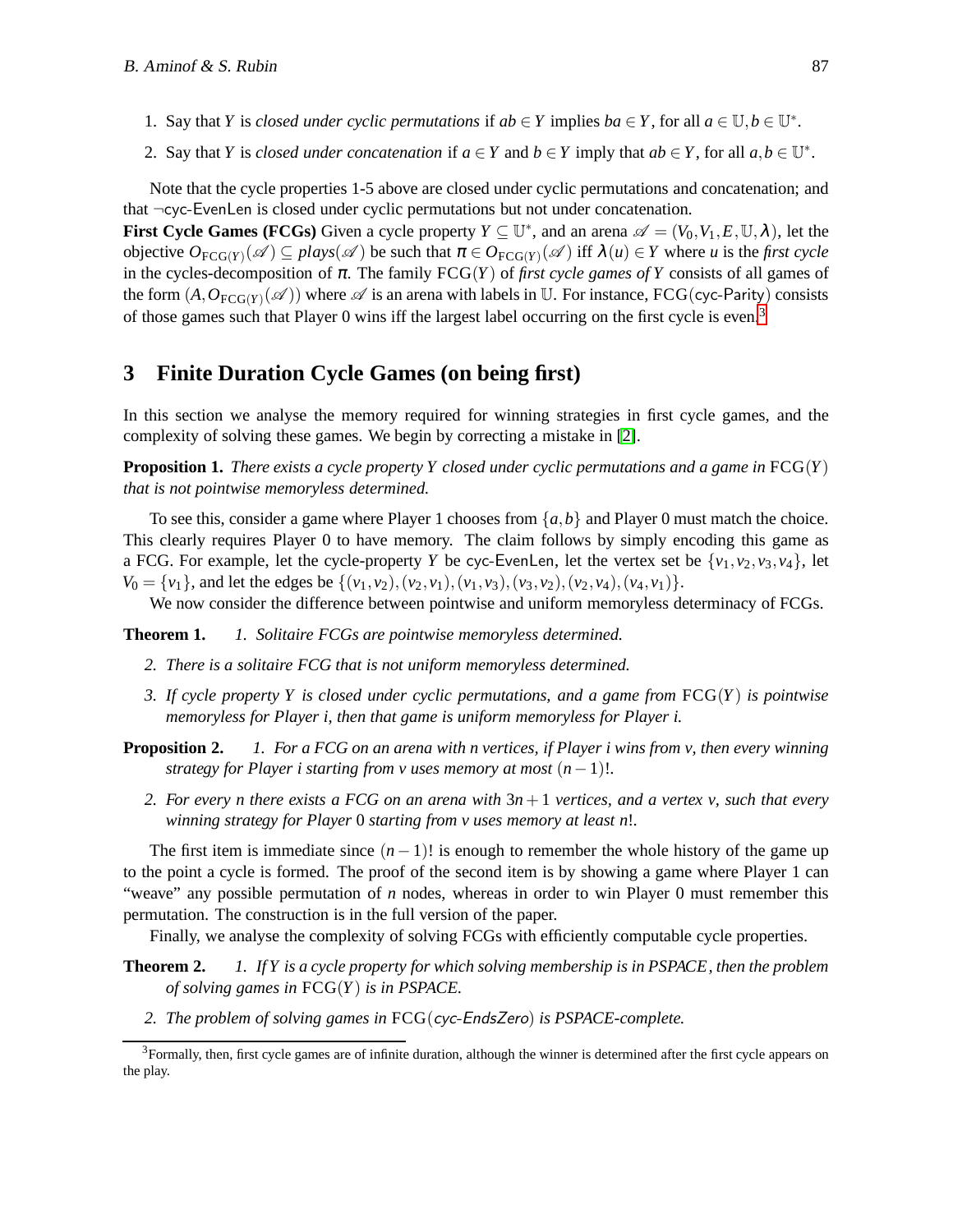*Sketch.* For the first item, observe that solving the game amounts to evaluating the finite AND-OR tree obtained by unwinding the arena into all possible plays, up to the point on each play where a cycle is formed; nodes belonging to Player 0 are 'or' nodes, nodes belonging to Player 1 are 'and' nodes, and a leaf is marked by 'true' iff the cycle formed on the way to it is in *Y*. Since this tree has depth at most *n* (the size of the arena), and since we assumed membership in *Y* is in PSPACE, marking the leaves can be done in PSPACE. So evaluating the tree can be done in PSPACE.

For the second item, note that Generalised Geography can be thought of as a first cycle game in which Player *i* nodes are labeled by *i*, and  $Y = cyc$ -EndsZero. Note that computing *Y* is computationally trivial, but solving Generalised Geography is PSPACE-hard (see for instance [\[7\]](#page-7-7)[Theorem 8.11]).  $\Box$ 

## **4 Infinite Duration Cycle Games**

### **4.1 On being greedy**

We start by defining two types of infinite duration games called the *All-Cycles* and the *Suffix All-Cycles* games, whose winning condition is derived from *Y*. Informally, All-Cycles games are games in which Player 0 wins iff all cycles in the cycles-decomposition of the play are in *Y*, and Suffix All-Cycles Games are games in which Player 0 wins iff all cycles in the cycles-decomposition of *some suffix* of the play are in *Y*. Formally, for arena  $\mathscr{A} = (V_0, V_1, E, \mathbb{U}, \lambda)$  and cycle property  $Y \subseteq \mathbb{U}^*$ , we define two objectives  $O \subseteq plays(\mathscr{A})$  and corresponding families of games as follows:

- 1.  $\pi \in O_{\text{ACG}(Y)}(\mathscr{A})$  :if  $\lambda(u) \in Y$  for *all cycles u* in *cycles*( $\pi$ ).
- 2.  $\pi \in O_{SCG(Y)}(\mathscr{A})$  :if some *suffix*  $\pi'$  of  $\pi$  satisfies that  $\lambda(u) \in Y$  for all cycles *u* in *cycles*( $\pi'$ ). <sup>[4](#page-5-0)</sup>

Define the corresponding families of games:

- 1. The family ACG(*Y*) of *all-cycles games of Y* consists of all games of the form  $(\mathcal{A}, O_{\text{ACG}(Y)}(\mathcal{A}))$ .
- 2. The family  $SCG(Y)$  of *suffix all-cycles games of* Y consists of all games of the form  $(\mathcal{A}, O_{SCG(Y)}(\mathcal{A}))$ .

**Definition 1.** *Say that a* game  $(\mathscr{A}, O)$  is *Y*-greedy *if*  $O_{\text{ACG}(Y)}(\mathscr{A}) \subseteq O$  and  $O_{\text{ACG}(\neg Y)}(\mathscr{A}) \subseteq V^{\omega} \setminus O$ . *Say that a* winning condition *W* is *Y*-greedy on arena  $\mathscr A$  *if the game* ( $\mathscr A$ ,  $O_W$ ) *is Y-greedy.* 

Intuitively, *W* being *Y*-greedy on  $\mathscr A$  means that Player 0 can win the game on arena  $\mathscr A$  with winning condition *W* if he ensures that every cycle in the cycles-decomposition of the play is in *Y*, and Player 1 can win if she ensures that every cycle in the cycles-decomposition of the play is not in *Y*.

For instance, the winning condition PARITY (the largest priority occurring infinitely often is even) is cyc-Parity-greedy on every arena  $\mathscr A$ , the v-mean-payoff condition (the limsup average is at least v) is cyc-MeanPayoff<sub>v</sub>-greedy on every arena  $\mathscr A$ , and the energy condition (stating that the energy level is always non-negative starting with initial credit  $W(|V| - 1)$ , where *W* is the largest weight and *V* are the vertices of the arena  $\mathscr A$ ) is cyc-Energy-greedy on  $\mathscr A$ .

<span id="page-5-1"></span>**Theorem 3** (Transfer). *Let*  $(\mathcal{A}, O)$  *be a Y-greedy game, and let*  $i \in \{0, 1\}$ *.* 

- *1. The winning regions for Player i in the games*  $(\mathcal{A}, O)$  *and*  $(\mathcal{A}, O_{\text{FCG}(Y)}(\mathcal{A}))$  *coincide.*
- *2. For every memoryless strategy S for Player i starting from v in arena*  $\mathcal{A}$  *: S is winning in the game*  $(\mathscr{A}, O)$  *if and only if S is winning in the game*  $(\mathscr{A}, O_{FCG(Y)}(\mathscr{A}))$ *.*

<span id="page-5-0"></span><sup>&</sup>lt;sup>4</sup>Note that this is *not* the same as saying that  $\lambda(u) \in Y$  for all but finitely many cycles *u* in *cycles*( $\pi$ ). For instance, let *Y* be the property that the cycle has odd length, and take  $\pi := (v_1v_2v_1v_3v_2v_4)^{\omega}$ . Note that i) decomposing the suffix  $\pi'$  starting with the second vertex results in all cycles having odd length, and ii) it is not the case that almost all cycles in the cycles-decomposition of  $\pi$  have odd length (in fact, they all have even length).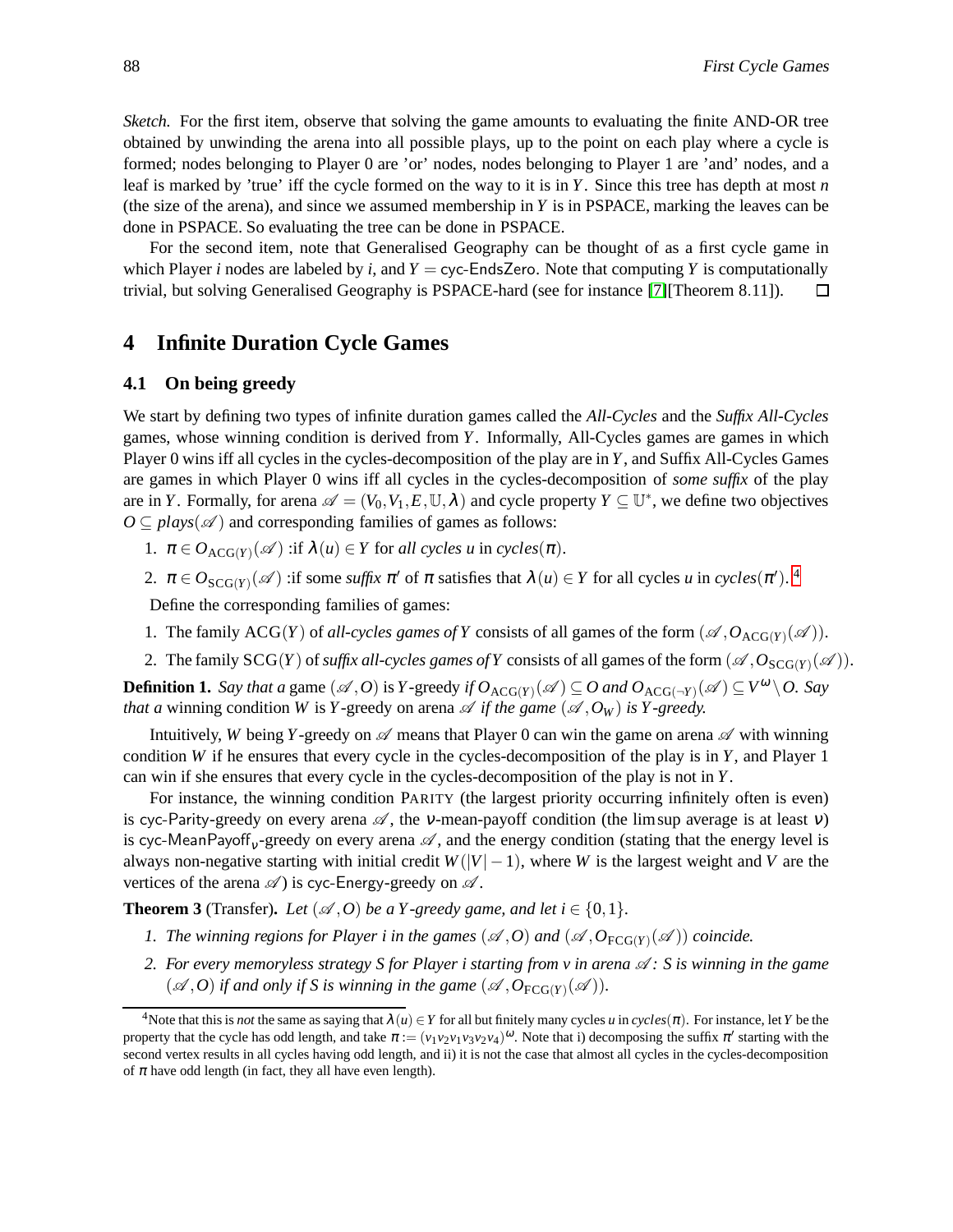**Corollary 1.** Let W be Y-greedy on arena  $\mathscr A$ . Then the game  $(\mathscr A, O_W)$  is determined, and is pointwise (uniform) memoryless determined if and only if the game  $(\mathscr{A},O_{\text{FCG}(Y)}(\mathscr{A}))$  is pointwise (uniform) *memoryless determined.*

#### **4.2 On being unambiguous**

<span id="page-6-0"></span>**Definition 2.** An arena  $\mathscr A$  is Y-unambiguous if  $O_{SCG(Y)}(\mathscr A) \cap O_{SCG(\neg Y)}(\mathscr A) = \emptyset$ .

<span id="page-6-1"></span>**Lemma 1.** If  $\mathscr A$  is Y-unambiguous then the game  $(\mathscr A, O_{SCG(Y)}(\mathscr A))$  is Y-greedy.

**Theorem 4** (Memoryless Determinacy). *If arena*  $\mathscr A$  *is Y -unambiguous, then the game*  $(\mathscr A, O_{\text{FCG}(Y)}(\mathscr A))$ *is pointwise memoryless determined. If Y is also closed under cyclic permutations, then this game is uniform memoryless determined.*

It is of interest to note that the proof of this theorem is a generalisation of the proof used in [\[4\]](#page-7-2) for showing memoryless determinacy of mean-payoff games. As in [\[4\]](#page-7-2), our proof reasons about infinite plays. More specifically, we obtain from Theorem [3](#page-5-1) and Lemma [1](#page-6-0) that the winning regions of each player in the games  $(\mathscr{A},O_{SCG(Y)}(\mathscr{A}))$  and  $(\mathscr{A},O_{FCG(Y)}(\mathscr{A}))$  coincide, and then go on and use this fact to derive memoryless strategies for the game  $(\mathscr{A}, O_{\text{FCG}(Y)}(\mathscr{A}))$ .

**Corollary 2.** *Suppose arena*  $\mathscr A$  *is Y-unambiguous.* 

- *1. If*  $(\mathcal{A}, O)$  *is Y-greedy, then the game*  $(\mathcal{A}, O)$  *is pointwise memoryless determined.*
- 2. The games  $(A, O_{SCG(Y)}(\mathscr{A}))$  and  $(A, O_{ACG(Y)}(\mathscr{A}))$  are pointwise memoryless determined.

*If in addition Y is closed under cyclic permutations, then these game are uniform memoryless determined.*

*Proof.* For the first item combine Theorems [3](#page-5-1) and [4.](#page-6-1) For the second, use Lemma [1](#page-6-0) and the fact that  $(\mathscr{A}, O_{\text{ACG}(Y)}(\mathscr{A}))$  is always *Y*-greedy. For the final statement apply Theorem [1](#page-4-1) item [3.](#page-4-2)  $\Box$ 

<span id="page-6-3"></span>We now provide a simple sufficient condition on  $Y$  — that does not involve reasoning about cyclesdecompositions of infinite paths — that ensures that every arena  $\mathscr A$  is *Y*-unambiguous:

**Theorem [5](#page-6-2).** Let  $Y \subseteq \mathbb{U}^*$  be a cycle property. If Y is closed under cyclic permutations<sup>5</sup>, and both Y and  $\neg Y$  are closed under concatenation, then every arena  $\mathscr A$  *is*  $Y$ -unambiguous.

It is easy to check that the following cycle properties satisfy the hypothesis of Theorem [5:](#page-6-3) cyc-Parity, cyc-Energy, cyc-MeanPayoff $_{\rm v}$ , and cyc-GoodForEnergy. On the other hand, ¬cyc-EvenLen is not closed under concatenation, whereas cyc-MaxFirst is not closed under cyclic permutations.

<span id="page-6-4"></span>We conclude with the main result of this section:

**Corollary 3.** *Suppose Y is closed under cyclic permutations, and both Y and its complement are closed under concatenation. Then the following games are uniform memoryless determined for every arena*  $\mathcal{A}$ *:*  $(\mathscr{A}, O_W)$  *if* W is Y-greedy on  $\mathscr{A}$ ,  $(\mathscr{A}, O_{SCG(Y)}(\mathscr{A}))$ , and  $(\mathscr{A}, O_{ACG(Y)}(\mathscr{A}))$ .

We believe that Corollary [3](#page-6-4) provides a practical and easy way of deducing that many infinite duration games are uniform memoryless determined, as follows: exhibit a cycle property *Y* that is closed under cyclic permutations and both *Y* and  $\neg Y$  are closed under concatenation, such that the winning condition *W* is *Y*-greedy on the arena *A* of interest. Finding such a *Y* is usually easy since it is simply a 'finitary' version of the winning condition *W*. For example, uniform memoryless determinacy of parity games, mean-payoff games, and energy-games, can easily be deduced by considering the cycle properties cyc-Parity, cyc-MeanPayoff $_{\rm v}$ , and cyc-Energy.

<span id="page-6-2"></span><sup>&</sup>lt;sup>5</sup>It may be worth noting that *Y* is closed under cyclic permutations iff so is  $\neg Y$ .